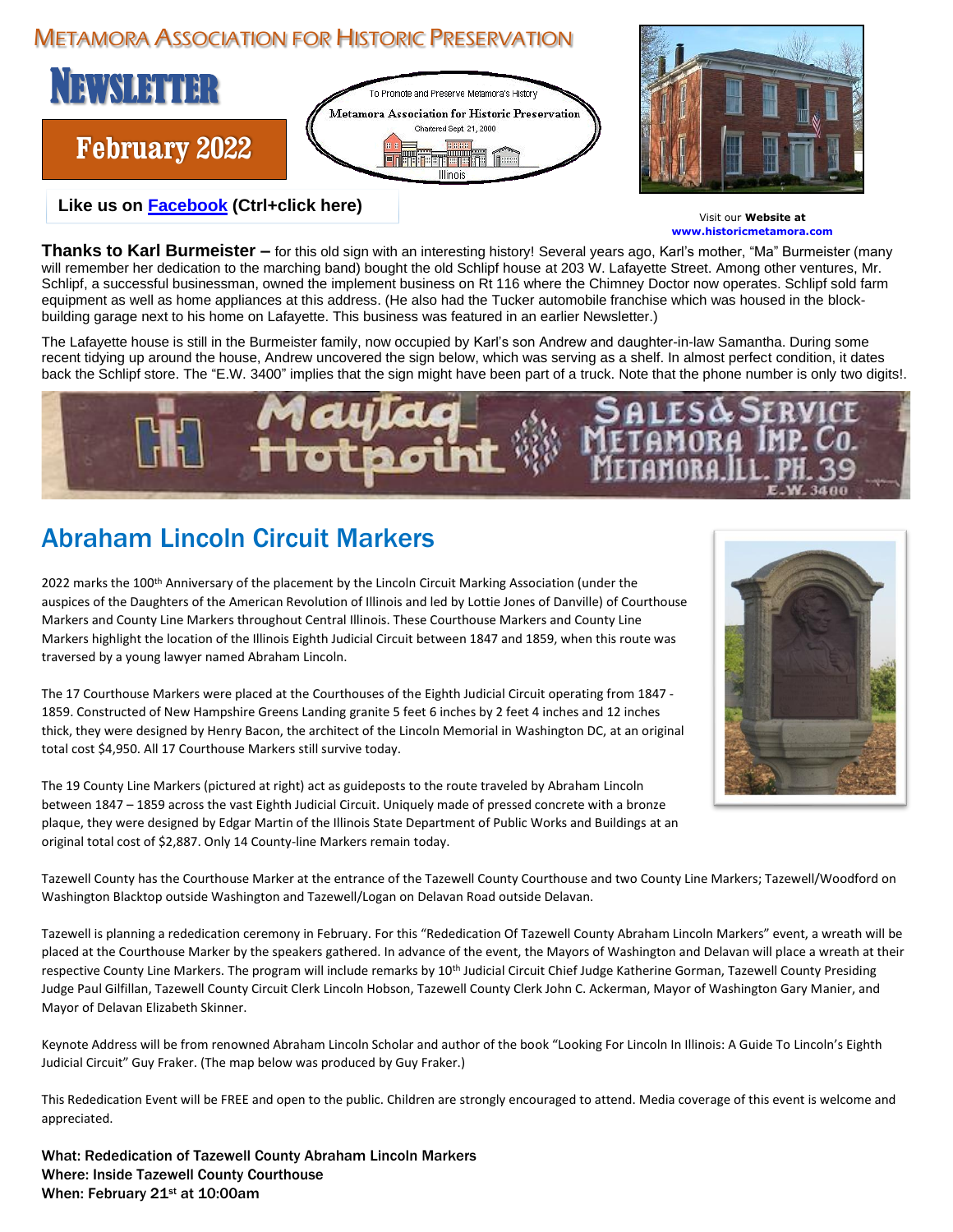

Marker #3 in the map above is located on the Tazwood Road on the Washington Blacktop. Marker #4 is located on the Woodford/McLean county line on the old Metamora to Bloomington Road one-half mile north the County Road 2250N, north of Carlock on the west side of the road. Note that Carlock did not exist at this time.

Old Roads Disappear. According to noted Lincoln historian and scholar, Guy Fraker, finding the roads in the 1920s – seventy years after the fact – was a difficult task. Finding them now another hundred years later is almost as difficult. Records of the association refer to maps that were made as the search continued during the site selection process, but the records do not include these maps. They do reveal the difficulty of the task. An official in 1922 noted the impact of the settlement of central Illinois on the locations of roads. Land ownership and creation of farms often moved the roads from the direct route, frequently diagonal, to following the section lines, on the square, erasing some of the original landmarks.

We saw a hint of this in the previous newsletter when Mr. Keys laid out the old stage coach route that went diagonally from the Boys farm southwest to the Snyder farm to the Parke sawmill to the Engel Inn. But without any records, it's difficult to pinpoint where these old paths actually lied.



## **John Zimmerman Boarding House**

The boarding house was owned and operated in the first Woodford County Jail building at 304 E. Partridge. The jail was moved to Eureka in 1897 when the county seat moved to Eureka.

The sale of the old jail to W.T. West took place in February of 1898 for the price of \$750.

John Zimmerman and his wife, Johanna, bought the property from Barbara West, a widow on February 24, 1903 for \$1,200. The Zimmerman family operated their home as a boarding house with a tavern next door known as Uncle John's. John and Johanna are pictured on the front porch with Kate Risson.

The jail is privately owned today.